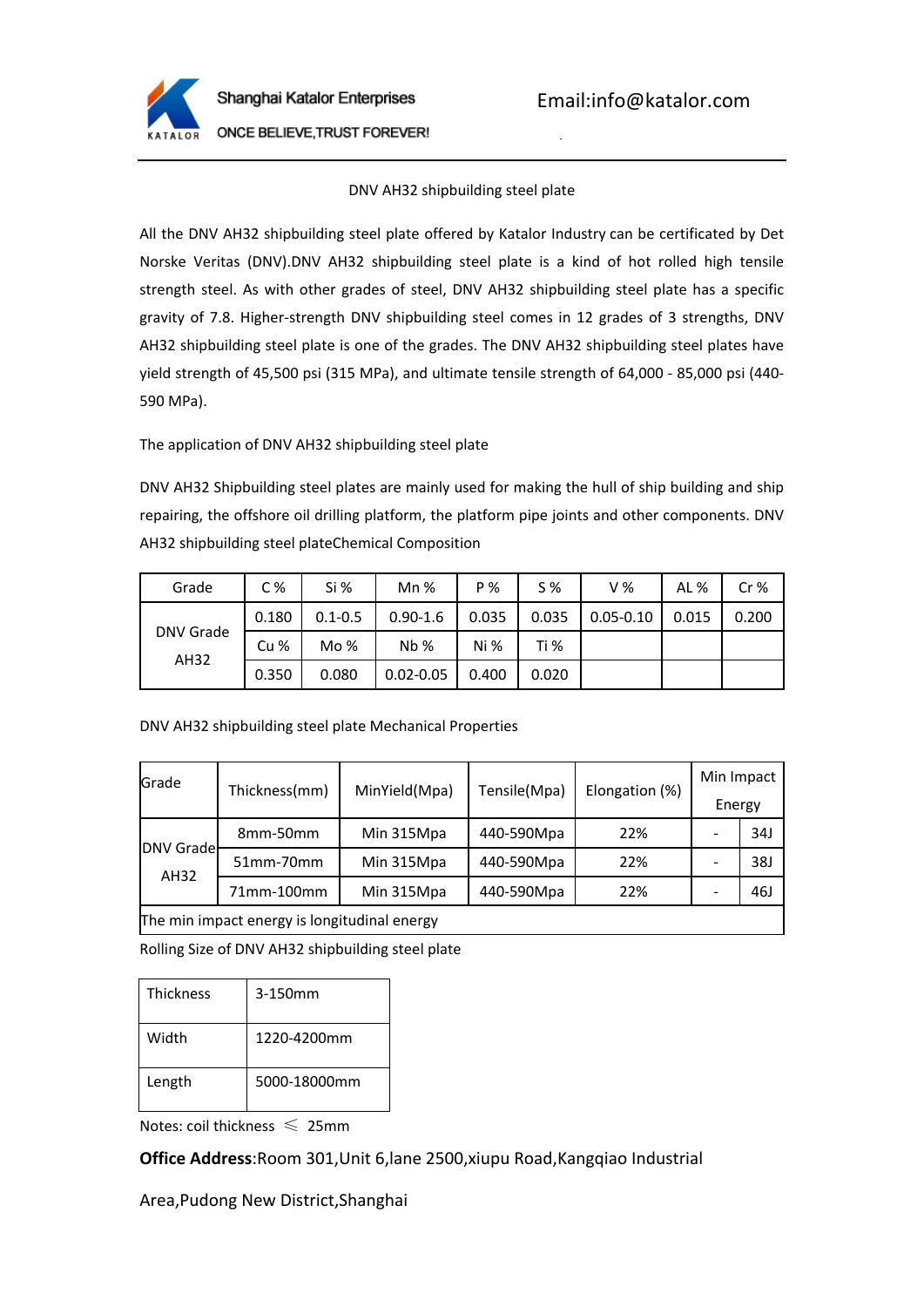

Shanghai Katalor Enterprises

Tel:0086-21-61182423

**ONCE BELIEVE, TRUST FOREVER!** 

Katalor is the professional Chinese DNV AH32 shipbuilding steel plate supplier .If you need DNV AH32 shipbuilding steel plate , we can put the DNV AH32 shipbuilding steel plate order to our steel mill directly or collect these goods from our stock directly if we have enough exstock .Besides. if you need any offer or if you want to know the price and any other information about DNV AH32 shipbuilding steel plate price, please be free to contact us.



specialized in manufacturing and exporting steel and casting product. Based on the domestic rich product resources and professional research on international market,Katalor'service has already spread many countries in Europe , America, Southeast Asia, Middle East, South America, Africa, and so on.

## **Contact US:**

**Office Address**:Room 301,Unit 6,lane 2500,xiupu Road,Kangqiao Industrial

Area,Pudong New District,Shanghai